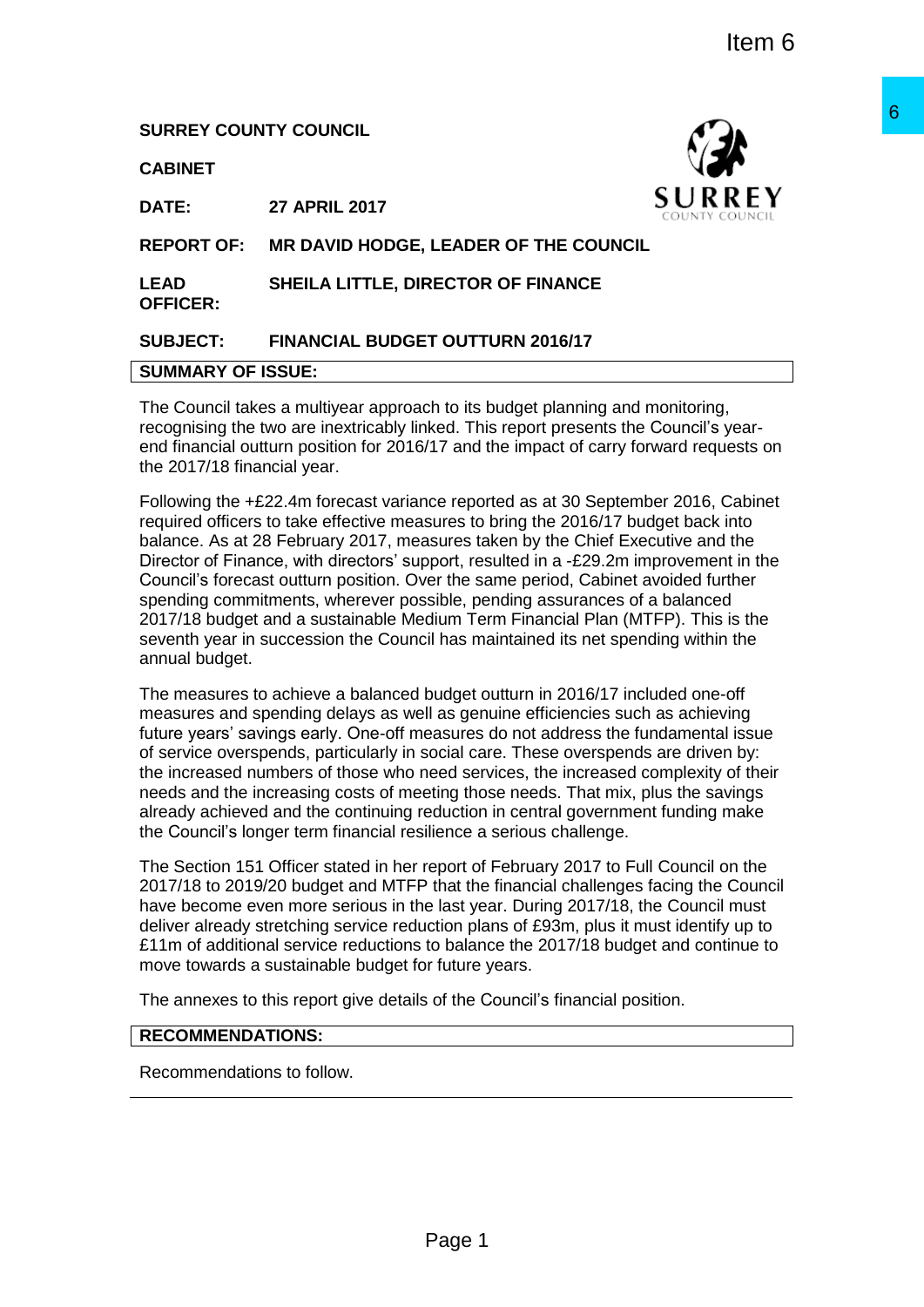# **REASON FOR RECOMMENDATIONS:**

This report is presented:

- to review and manage the budget outturn for the 2016/17 financial year in the context of a multi-year approach to financial management; and
- to approve final carry forwards to enable essential on-going projects to continue.

# **DETAILS:**

#### **Revenue budget overview**

1. Surrey County Council set its gross expenditure budget for the 2016/17 financial year at £1,686m. A key objective of the MTFP 2016-21 is to increase the Council's overall financial resilience. As part of this, the Council's 2016/17 budget included plans to make efficiencies totalling £83m.

# **Capital budget overview**

2. Creating public value by improving outcomes for Surrey's residents is a key element of the Council's corporate vision and is at the heart of its £638m capital programme in MTFP 2016 -21. As at 28 February 2017, services forecast spending £124m against the £141m current 2016/17 capital budget.

# **Budget outturn overview**

- 3. The Council's 2016/17 financial year ended on 31 March 2017. The accounts for the financial year closed on 14 April 2017 and include year end adjusting transactions such as accruals and apportionments required for the formal financial statements.
- 4. Annex 1 to this report sets out the Council's revenue budget outturn as at 31 March 2017. This reports final revenue income and expenditure for 2016/17 and explains material variances from the budget, including on staffing and achievement of efficiency targets. As a guide, an outturn variance of more than £1m is material and requires comment. For some smaller services £1m may be too large a threshold or may not reflect the service's political significance so variances over 2.5% may also be material. **EXERISON FOR RECOMMENDATIONS:**<br>
This report is presented:<br>
the context of a manage the budget outtine the context of a manage the budget outer the context of a manage the budget out the context of a manage the budget over
	- 5. Annex 1 also provides the Council's capital budget outturn and outlines the changes in the Council's reserves and balances over the year. Additionally, it summarises the level of debt owed to the Council after the proposed write-off of irrecoverable debts.
	- 6. Appendix 1 provides details of services' efficiencies as well as revenue and capital budget movements, balance sheet, year end reserves and balances, debt analysis and treasury management report.
	- 7. Annex 2 updates and summarises the impact of 2016/17 carry forwards on 2017/18's revenue and capital budgets.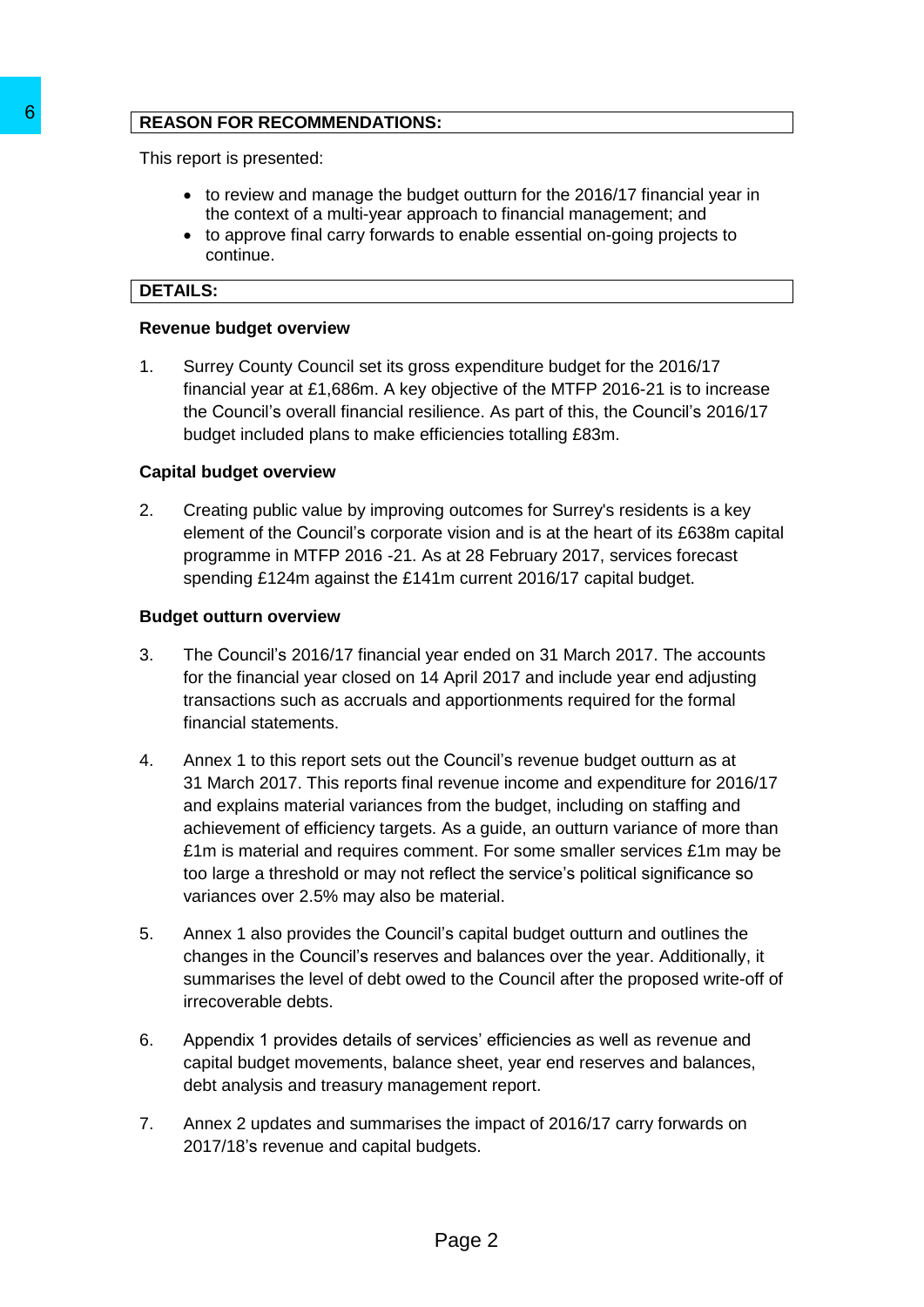# **CONSULTATION:**

8. All Cabinet Members will have consulted their relevant director or head of service on the financial positions of their portfolios.

# **RISK MANAGEMENT AND IMPLICATIONS:**

9. Risk implications are stated throughout the report and each relevant director or head of service has updated their strategic and/or service risk registers accordingly. In addition, the Leadership Risk Register continues to reflect the increasing uncertainty of future funding likely to be allocated to the Council.

# **FINANCIAL AND VALUE FOR MONEY IMPLICATIONS**

10. The report considers financial and value for money implications throughout and future budget monitoring reports will continue this focus. The Council maintains a strong focus on its key objective of providing excellent value for money.

# **SECTION 151 OFFICER COMMENTARY**

- 11. The Section 151 Officer confirms the financial information presented in this report is consistent with the Council's general accounting ledger and forecasts have been based on reasonable assumptions, taking into account all material, financial and business issues and risks.
- 12. This report confirms that total net spending has been kept within budget for the financial year which had been forecast since February 2017. This is a turnaround from a forecast overspending of +£22.4m for September 2016 and has been achieved through a range of successful measures taken by the Council's Cabinet and officers. However, many of these actions are of a one-off nature and significant underlying pressures remain for future years. **6**<br> **Example 10**<br> **Example 10**<br> **Example 10**<br> **Example 10**<br> **Example 10**<br> **Example 10**<br> **Example 10**<br> **Example 10**<br> **Example 10**<br> **Example 10**<br> **Example 10**<br> **Example 10**<br> **Example 10**<br> **Example 10**<br> **Example 10**<br> **Exampl**
- 13. Furthermore, the Council must deliver already stretching service reduction plans of £104m to balance the 2017/18 budget and move towards a sustainable budget for future years. This is a materially large target and there are serious risks of this being fully achieved.
- 14. The Council's reserves are already at minimum safe levels and are being further depleted by £10m to balance the 2017/18 budget. It is therefore appropriate that this 2016/17 budget underspending is being used to replenish these reserves to mitigate the risk of non-delivery of significant savings targets in 2017/18.

# **LEGAL IMPLICATIONS – MONITORING OFFICER**

15. The Local Government Finance Act requires the Council to take steps to ensure that the Council's expenditure (that is expenditure incurred already in year and anticipated to be incurred) does not exceed the resources available. As a result of the situation reported as at 30 September 2016, Cabinet was made aware that if the Section 151 Officer, at any time, is not satisfied that appropriate strategies and controls are in place to manage expenditure within